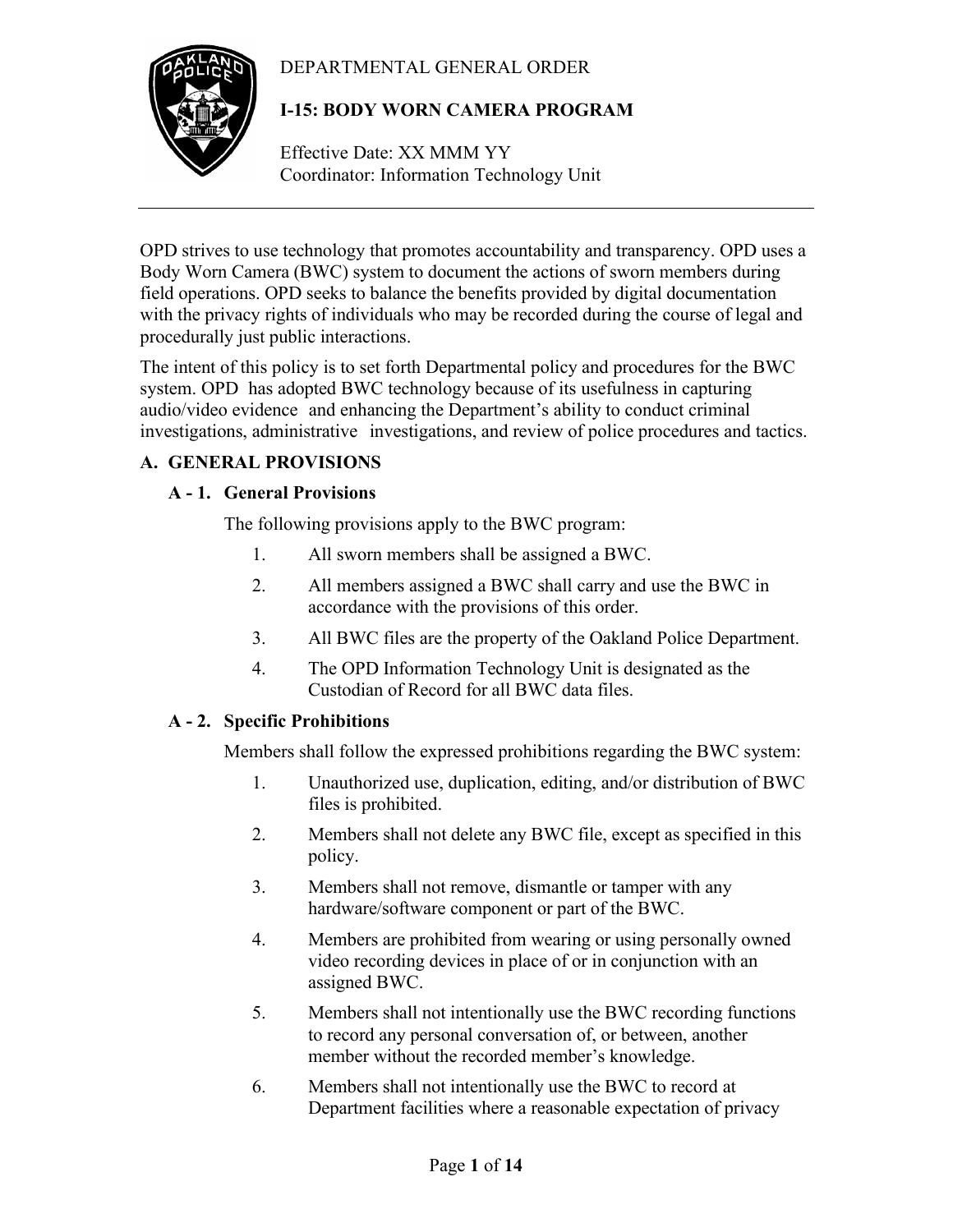exists (e.g., bathrooms, locker rooms, showers) unless there is a legal right to record and a Departmental requirement to record.

## **B. USE OF BWC**

## **B - 1. Wear Requirements**

Members are required to wear and use their BWC while working any uniformed field assignment. Members who are in uniform in non-field assignments (e.g., CID, Training, or OIA) shall wear and use the BWC if they go into the field for a law-enforcement assignment.

Uniformed assignments that are strictly ceremonial (e.g., assignments requiring Class A uniform) are exempt from BWC wear and use requirements.

## **B - 2. BWC Placement**

The position of the BWC may impact the clarity and sound of video files, and could limit the quality of video and audio collected. Members **shall position and securely attach the BWC to the front of their uniform or uniform equipment**, as the primary recording location, to facilitate recording.

The BWC may be temporarily moved from the primary location to facilitate recording in furtherance of a police objective. Upon completion of the objective, the BWC shall be returned to the primary recording location as soon as practical.

## **B - 3. Function Check and Power On Prior to Shift**

Members utilizing a BWC shall test the BWC and have the BWC powered on prior to every shift.

If a member's camera is not functional, or breaks during the shift, members shall – absent exigent circumstances – notify their supervisor, turn in the nonfunctional camera, and be assigned a new camera by a supervisor or authorized user as soon as possible.

## **B - 4. Battery Maintenance**

Members shall ensure their BWC battery is fully charged at the beginning of their shift.

## **B - 5. Allowed BWC Modes for Field Use**

Members shall have their BWC powered on while in the field. The following modes shall be used during field work:

*Sleep Mode*

The BWC is in sleep mode when the camera is powered on and specifically switched to the sleep mode. Sleep mode allows for immediate recording of events with the event button but does not have the 30 second buffer or automatic activation via signal technology.

Sleep mode is authorized for: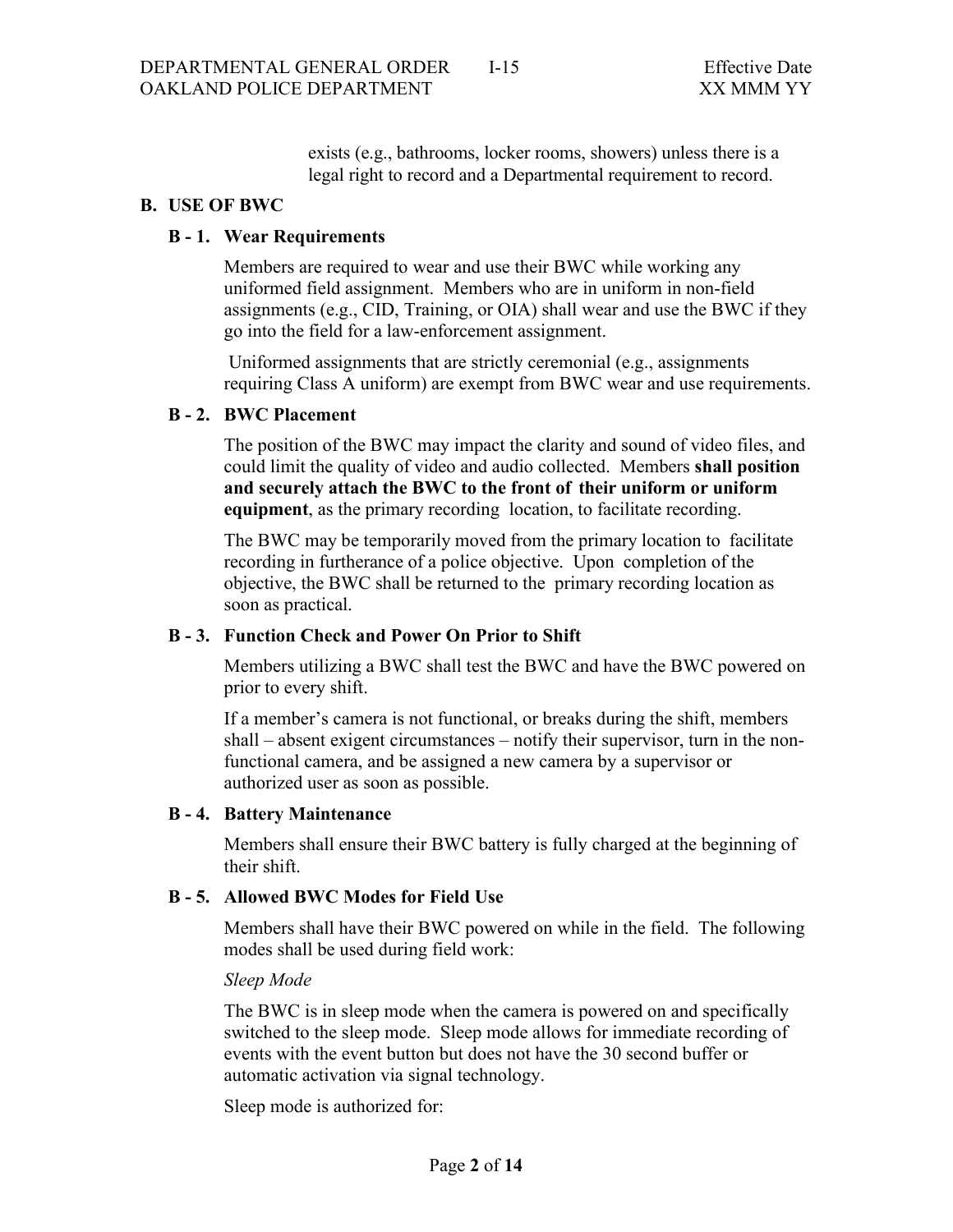- 1. Members who are at police or government facilities (e.g. PAB, Eastmont substation, transportation parking lot), if they are not in contact with detainees or arrestees;
- 2. Members who are in the field on breaks (e.g., 908A and 908B) and are not in contact with detainees or arrestees; and
- 3. At the direction of a commander or supervisor.

## *Ready Mode*

The BWC is in the ready mode when the camera is powered on and the 30 second buffer is active. Members shall have the BWC in ready mode while in the field unless sleep mode is authorized by this policy.

## **B - 6. Required Activation**

Activation is turning the audio and visual recording of the BWC on, either by the member utilizing the event button or by an automatic trigger (signal technology). Activation while in ready mode saves a 30 second video-only clip (no audio) of what the camera captured prior to activation.

Members assigned a BWC shall activate it prior to participating in any of the following circumstances:

- 1. Contacts with a person to confirm or dispel a suspicion that the person may be involved in criminal activity as a suspect
- 2. Detentions and arrests
- 3. Assessment or evaluation for a psychiatric detention pursuant to Welfare and Institutions Code § 5150
- 4. Engaging in or trailing a vehicle pursuit as defined in DGO J-04, *Pursuit Driving*
- 5. Serving a search or arrest warrant
- 6. Conducting any search of a person or property
- 7. Transporting any detained or arrested person (members working as the prisoner wagon transport officer may deactivate their BWC during transport if they are transporting persons in the separate prisoner wagon compartment)
- 8. Following incidents where a department member is involved in a vehicle collision while utilizing a department vehicle, the member is wearing a BWC, and it is practical and safe to do so.

# **B - 7. Deactivation of the BWC**

Once activated pursuant to B-6, members shall not deactivate their BWC until one of the following occurs: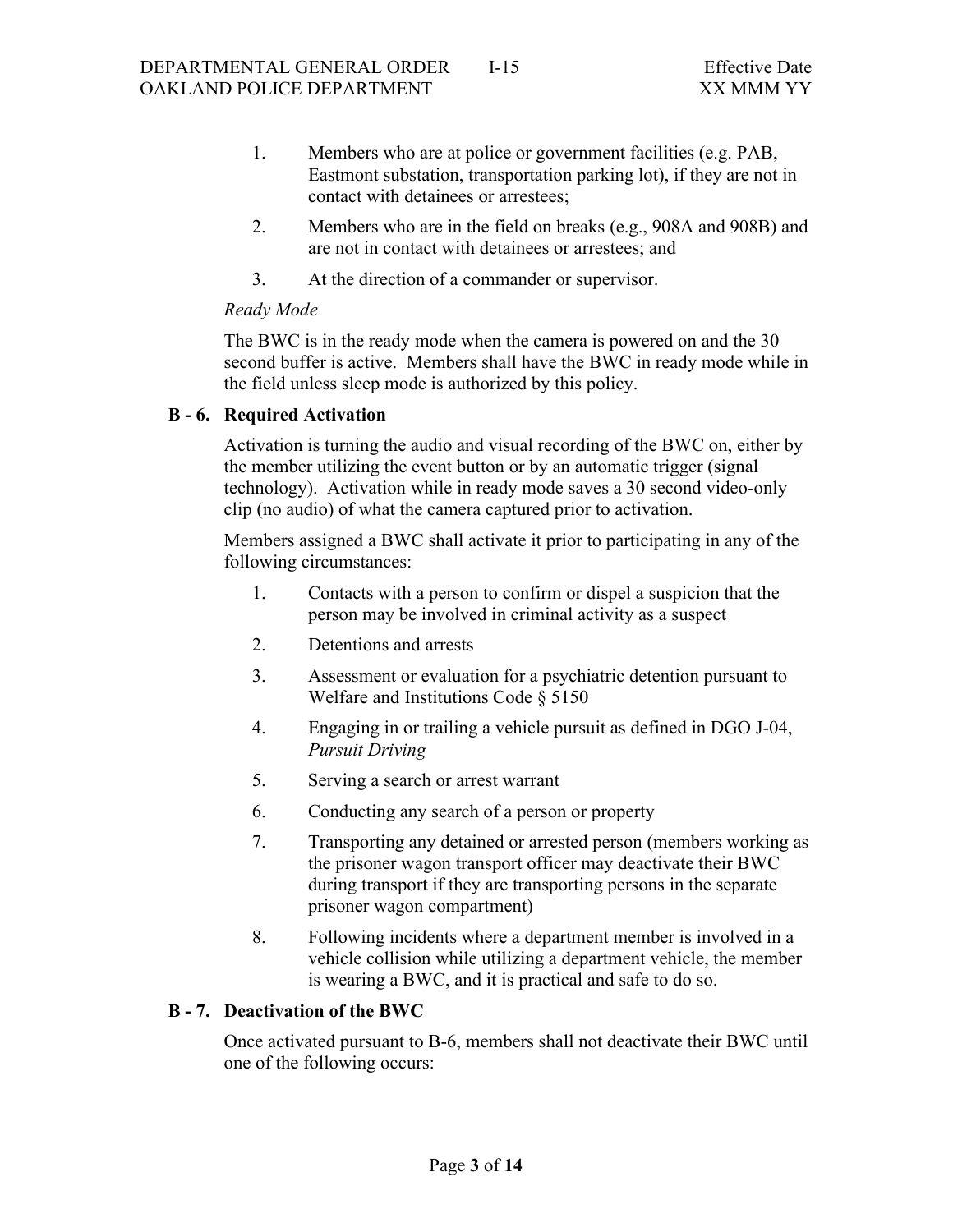- 1. They determine that there is no person who is being investigated, detained, or arrested present (e.g., cold report, subject of call for service GOA)
- 2. They are no longer actively searching for the suspect or subject of the call for service, or the possibility of enforcement activity is unlikely
- 3. Their involvement in the contact, detention, search, or arrest has concluded
- 4. The contact, detention, or arrest becomes a hospital guard
- 5. They receive an order from a higher-ranking member
- 6. They are discussing administrative, tactical, or law enforcement sensitive information away from non-law enforcement personnel
- 7. They are at a location where they are not likely to have interaction or a chance encounter with the suspect (e.g. outer perimeter post, traffic control post, etc.)
- 8. They reasonably believe the recording at a hospital may compromise patient confidentiality
- 9. A pursuit has been terminated and the member performs the required terminating action as specified in DGO J-04 or notifies the Communications Division that they are back in service (909)
- 10. They are interviewing a prospective informant for the purpose of gathering intelligence. At the conclusion of the interview, the BWC shall be re-activated until no longer required by policy
- 11. They are meeting with an undercover officer. At the conclusion of the interview, the BWC shall be re-activated until no longer required by policy.

If circumstances arise requiring re-activation members shall re-activate pursuant to B-6, above.

## **B - 8. When BWC Activation is Not Required**

BWC activation is not required under any of the following circumstances:

- 1. Members taking a report when available information indicates the suspect is not on scene
- 2. During any meetings with a Confidential Informant as defined in DGO O-04, *Informants*
- 3. Members on a guard assignment at a police, medical, psychiatric, jail, or detention facility. Members shall assess the circumstances (e.g. suspect's demeanor/actions, spontaneous statements, etc.) of each guard assignment,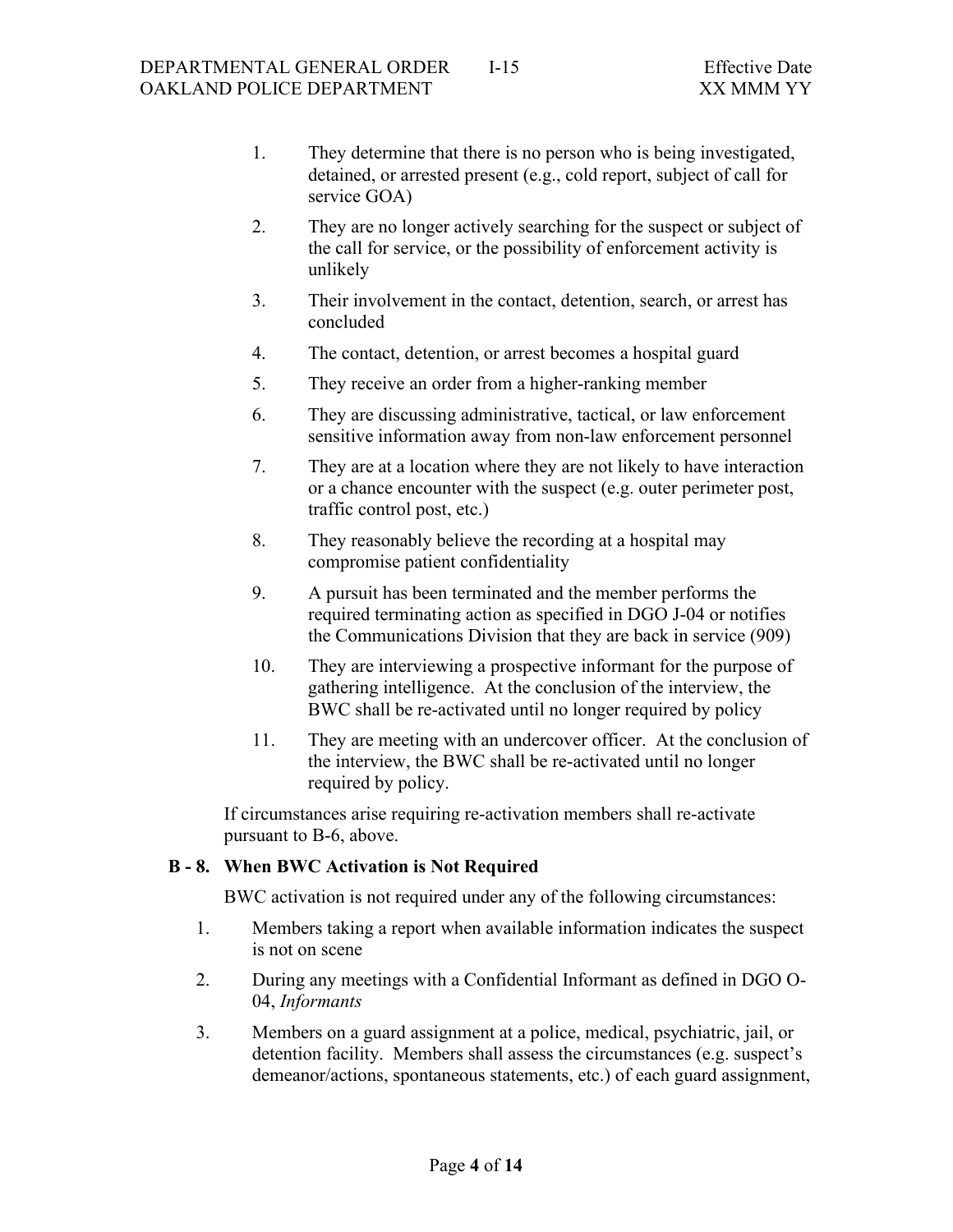on a continuing basis, to determine whether to discretionarily activate or de-activate their BWC.

#### **B - 9. Recording Statements with BWC**

Members are authorized to use the BWC to record statements in lieu of a written statement. BWC statements shall not be used to record statements from child abuse or sexual assault victims.

Members taking BWC statements shall follow the BWC statement guide set forth in Report Writing Manual S-01.

#### **B - 10. BWC Use Documentation**

Members are required to document all activations of their BWC, except for tests or accidental and false signal recordings. Documentation shall be made in at least one of the following reports, as appropriate:

- 1. Crime Report
- 2. Consolidated Arrest Report or Juvenile Record
- 3. Field Interview Report
- 4. CAD notes, or
- 5. Use of Force Report.

**Delayed or non-activations of the BWC, when activation was required by policy, shall be documented in the appropriate report and reported to the member's supervisor.**

#### **B - 11. Data Upload**

Members shall upload BWC data files (videos) at the end of and, if needed, during their shift to ensure storage capacity is not exceeded.

## **B - 12. Annotation and Categorization of BWC Files**

All members shall annotate BWC data files (videos) daily, or, if not feasible, by the end of the member's next regularly scheduled work day. The following information shall be annotated on every BWC data file:

- 1. Report number associated with the incident recorded (in the ID field); or
- 2. Incident number (in the ID field if there is no report number associated with the incident being recorded)
- 3. The category of the video using the appropriate retention category. See Appendix A for the Department's category and BWC file retention schedule.

If neither report number nor incident number exists, members may use the letters "NA" or leave the ID field blank.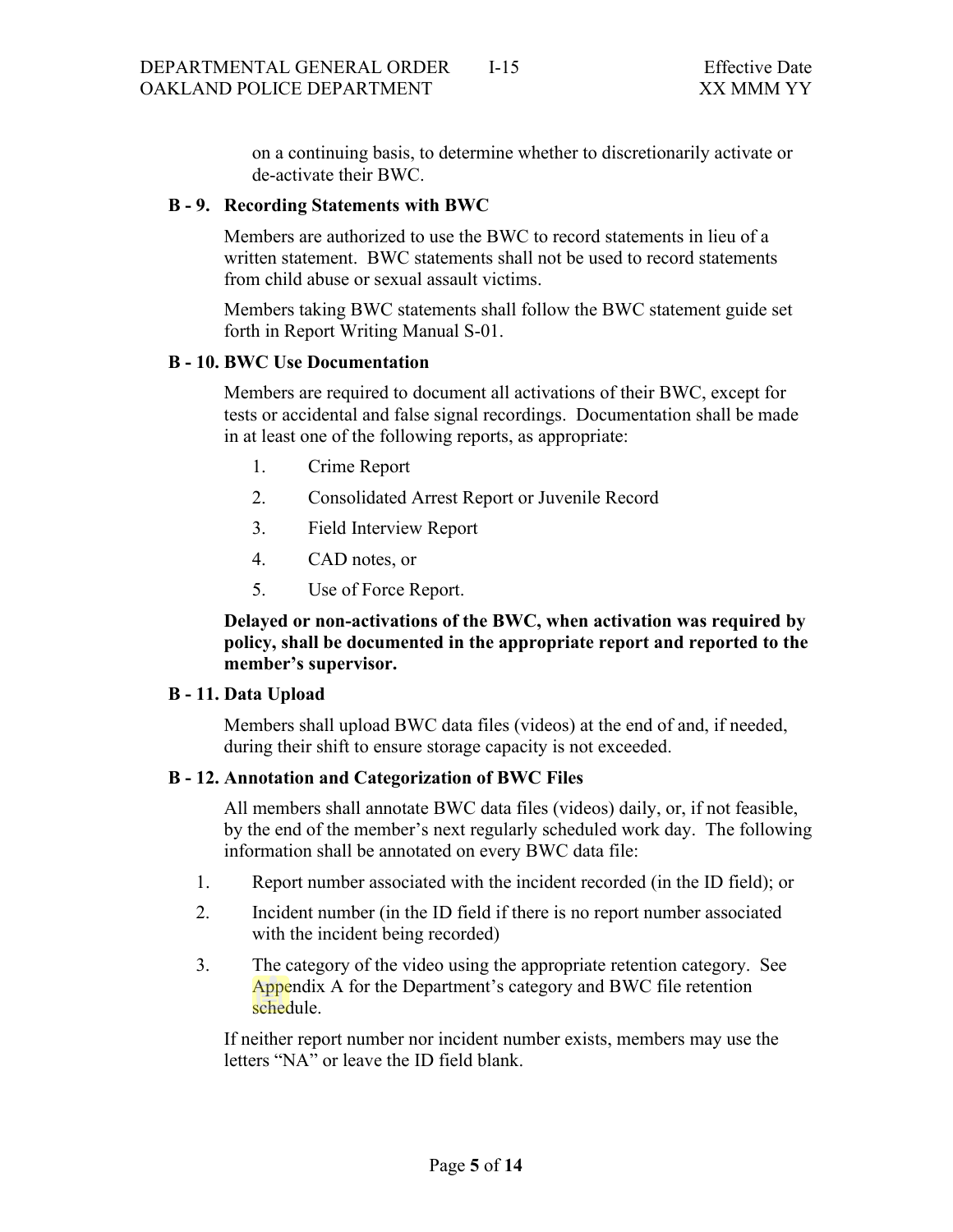Members are authorized to view their video in order to identify the file for annotation unless otherwise prohibited by policy.

During incidents that require exceptional resources or large-scale activation of Department members (e.g. natural disaster), the incident commander may approve delayed annotation of BWC files except in cases that require an investigative call-out. The incident commander shall document any such orders in the appropriate after-action report.

## **B - 13. Discretionary Activation and De-Activation**

Members may use their own discretion when deciding to activate or deactivate their BWC when not required to activate or prohibited from activation as described above.

## **C. VIEWING OF BWC FILES**

## **C - 1. Member Review of Their Own BWC Files**

Members are authorized to review their own BWC recordings to properly identify the data files, refresh their memory regarding an incident, or any other work related purpose, unless otherwise prohibited by policy.

Personnel viewing any video file shall document the reason for access in the "Notes" field of each video file viewed.

# **C - 2. When Members are Prohibited from Reviewing BWC Files**

1. Members designated as involved in a Level 1 Investigation.

Members who are involved in a Level [1](#page-5-0) Investigation<sup>1</sup> are prohibited from reviewing their BWC files until the Level 1 investigator allows the review pursuant to section D-7.

2. Criminal Investigation of a Member.

Personnel who are the subject of a criminal investigation may not view any audio/video recordings related to the incident except upon approval, as specified below, by the CID or IAD Commander.

3. Administrative Investigation of a Member.

Personnel having received notification (Complaint Notification Report [CNR]) from the IAD and who are considered to be a subject or witness officer, may not view any audio/video recordings related to the incident except upon approval, as specified below, by the IAD Commander.

# **C - 3. Supervisor and Command Viewing of Subordinate BWC Files**

<span id="page-5-0"></span><sup>1</sup> Reference [BOI P&P 19-01,](https://public.powerdms.com/OAKLAND/tree/documents/2569719) *Level 1 Investigations*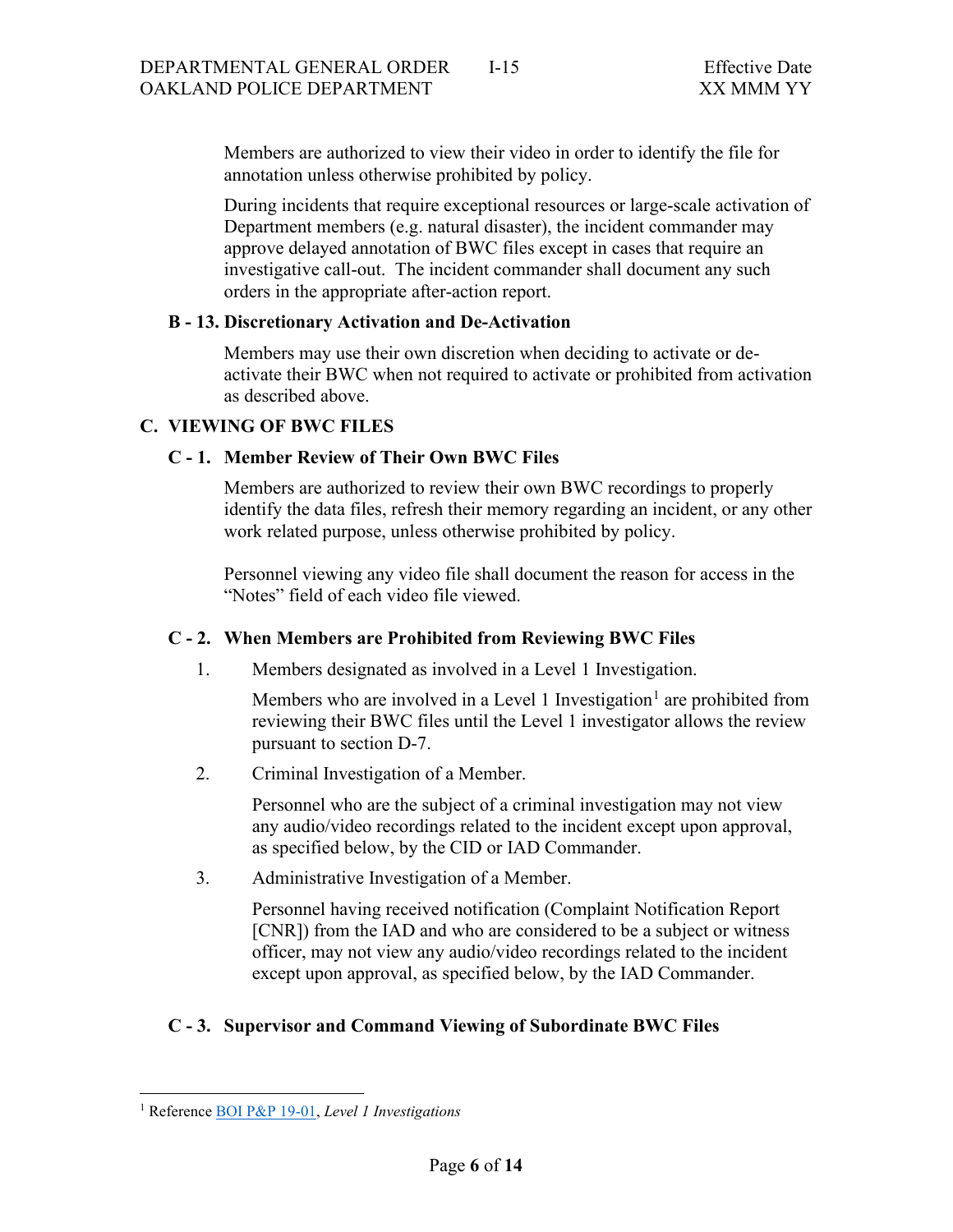Supervisors and commanders are authorized to review their own BWC video files, all video files of their subordinates and, as necessary to complete required duties, any associated video files of non-subordinate members, unless otherwise prohibited by policy.

## **C - 4. Review of BWC Files by Criminal Investigation Personnel**

Personnel assigned to CID or other investigatory units are authorized to view any BWC video file associated to their active or ongoing investigations, unless otherwise prohibited by policy.

Investigators conducting criminal investigations shall:

- 1. Review the file to determine whether the BWC file is of evidentiary value and add categories to it as necessary to modify retention and/or access restrictions; and
- 2. Notify the System Administrator to remove any access restriction when the criminal investigation is closed.

## **C - 5. Use of BWC Files for Training**

Training staff is authorized to view BWC files regarding incidents which may serve as learning or teaching tool. A BWC file may be utilized as a training tool for individuals, specific units, or the Department as a whole. A recommendation to utilize a BWC file for such purpose may come from any source.

A person recommending utilizing a BWC file for training purposes shall submit the recommendation through the chain-of-command to the Training Section Commander.

The Training Section Commander shall review the recommendation and determine how best to utilize the BWC file considering the identity of the person(s) involved, sensitivity of the incident, and the benefit of utilizing the file versus other means.

## **D. ACCOUNTABILITY AND INTERNAL INVESTIGATION REVIEWS**

## **D - 1. Review Considerations for all Supervisor or Commander Reviews of BWC**

Supervisors and commanders have the ability to review their subordinates' BWC recordings during the course of normal supervision, and have the obligation to review certain recordings pertaining to specific events. In addition to required assessments during other reviews, all BWC recording reviews by supervisors and commanders shall follow these guidelines:

1. Supervisor and command review of subordinate BWC recordings shall include an assessment of: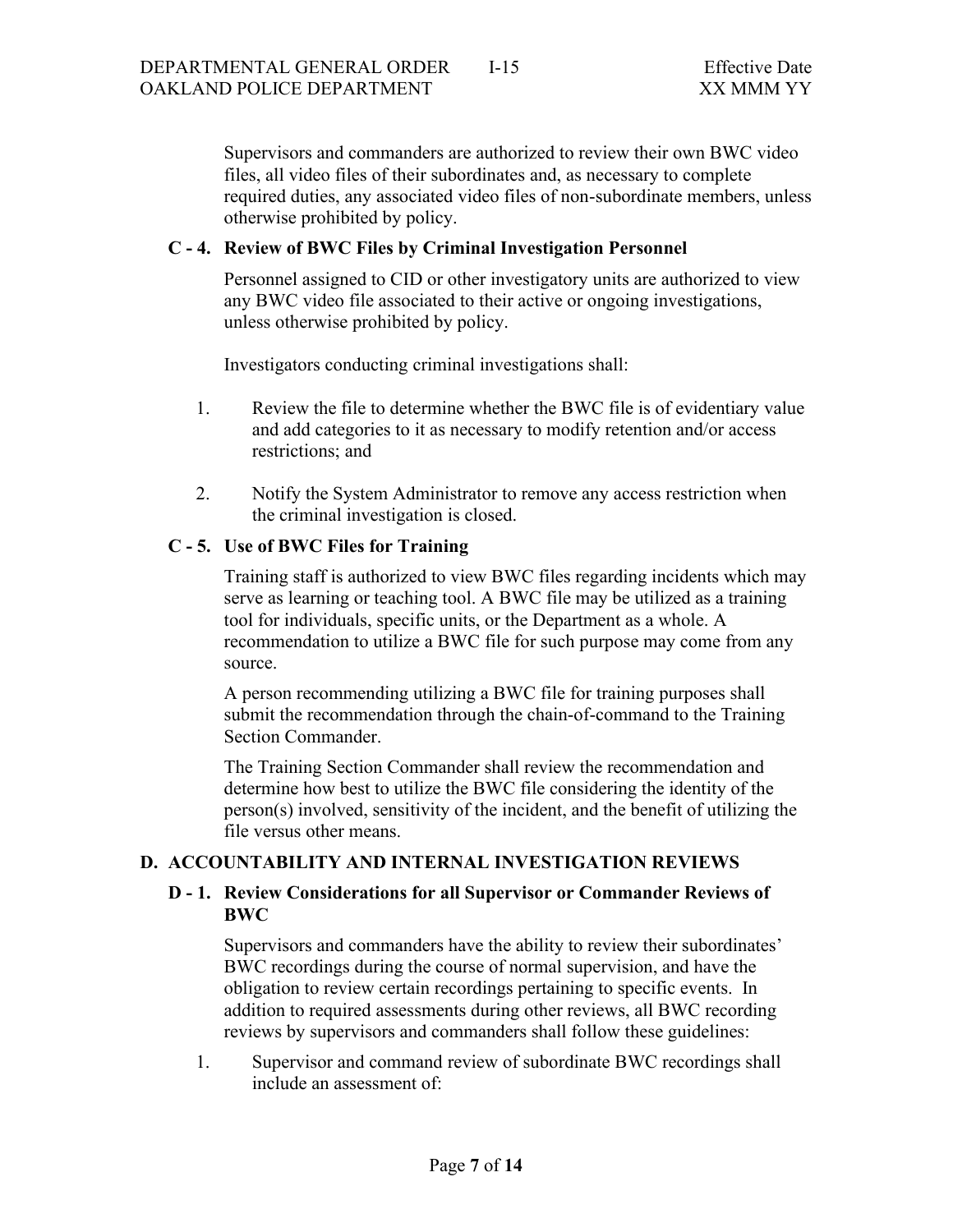- a. Officer performance and training needs;
- b. Policy compliance, including compliance with the provisions of this policy; and
- c. Consistency between written reports and video files.
- 2. When a member does not activate or de-activate their BWC as required by policy, supervisors and commanders shall determine if the delayed or nonactivation was reasonable, based upon the circumstances.

If the supervisor or commander determines that the delay or non-activation was reasonable, they shall document the justification in the appropriate report. If no report is generated, this shall be documented in an SNF for the officer. The supervisor's commander shall be advised and their name noted in the SNF.

3. Supervisors, commanders, and managers who discover Class II misconduct during the review of BWC video, that does not indicate a pattern of misconduct, may address the Class II misconduct through nondisciplinary corrective action. Any Class II violations of this policy shall be documented by SNF in the member's file.

## **D - 2. Supervisor Random Accountability Review**

In addition to other required video recording reviews, all supervisors shall conduct a random review of at least one BWC recording for each of their subordinates on a monthly basis. Supervisors shall ensure that each selected recording has a minimum length of ten (10) minutes.

#### **D - 3. Supervisor Specified Incident Review**

In addition to other required video recording reviews, all supervisors shall:

- 1. Conduct a review of relevant BWC recordings of the arresting officer(s) involving:
	- a. 69 PC (Resist or Deter Peace or Executive Officer)
	- b. 148 PC (Resist, Delay, or Obstruct Peace Officer); and
	- c. 243(b) or (c) PC (Battery on Peace or Government Officer)

For the above arrests/incidents, supervisors shall at minimum review the BWC recordings of the primary arresting officer(s) and the officer(s) who were victims of the engaged person (if different), starting from the officer(s) initial interaction with the subject of the arrest until the arrestee has been controlled.

During incidents involving multiple officers, and absent a reported Use of Force, supervisors are *not* required to view all of the involved officer's BWC recordings where doing so would be redundant.

#### **D - 4. Force Investigation Review (Level 2-4 UOF)**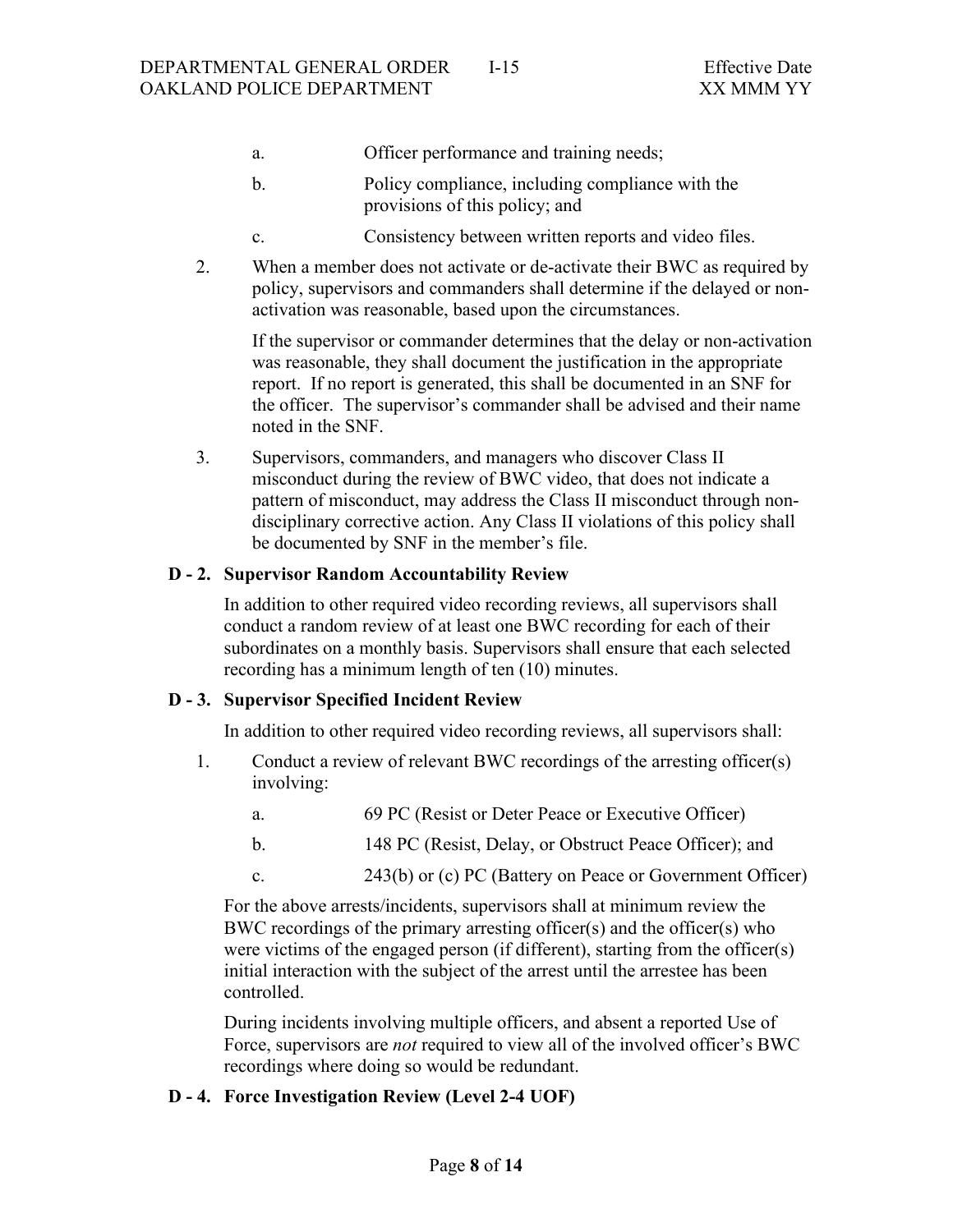When approving or investigating a Use of Force (UOF) categorized under Level 2 or Level 3, supervisors shall conduct a review of the pertinent section of BWC recordings for all members who are **witnesses to** or **involved in** the UOF.

When approving or investigating a UOF categorized under Level 4, supervisors shall conduct a review of the pertinent section of BWC recordings **of the specific member(s) who used force**, for the purpose of determining if the Use of Force was in compliance with department policy.

BWC related to a documented Level 4 Type 32 Use of Force where Type 32 is the only force type is only required under certain circumstances; reference [Special Order 9208.](https://public.powerdms.com/OAKLAND/tree/documents/2706547)

#### **D - 5. Vehicle Pursuit Investigation Review**

When approving or investigating a Vehicle Pursuit, Supervisors shall conduct a review of the pertinent section of BWC recordings for all members who were involved in the pursuit as a pursuing unit (at any point during the pursuit). This review shall include the BWC recordings of members from the beginning their involvement in the pursuit, until the termination of their involvement in the pursuit.

For involved members who were riding together in the same vehicle during the pursuit, the approving or investigating supervisor may review only one member's BWC footage if the footage is redundant.

#### **D - 6. Division-Level Investigation Review**

When completing a division-level investigation, the assigned investigator shall at minimum review BWC footage that is pertinent to the investigation and which provides evidentiary value or assists in completing the investigation.

#### **D - 7. Level 1 Investigation Review**

In the event of a Level 1 investigation, all BWC recordings shall be uploaded to evidence.com as soon as practical.

An involved or witness member's BWC shall be taken from them and secured by a supervisor, commander or appropriate investigator, as necessary. The recordings shall be uploaded by personnel designated by the CID investigator.

After the recordings are uploaded, the CID investigator or designee shall turn the BWC into property until the CID and IAD Commander determine it may be released back to the member. The CID investigator shall ensure the chain of custody is documented in their report.

Personnel uploading secured BWC video files shall not view the files unless authorized by the CID investigator.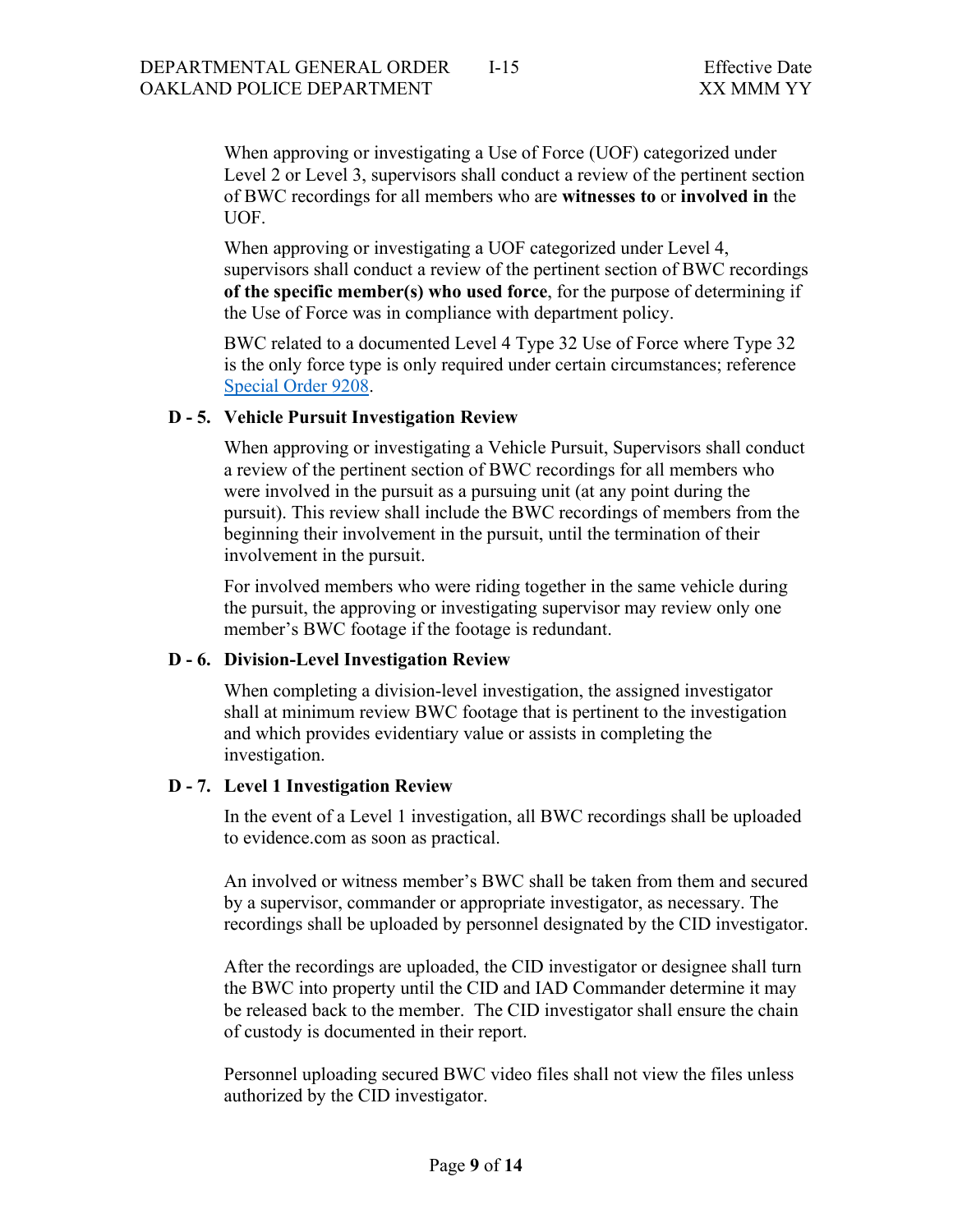No personnel involved in or a witness to a Level 1 incident may view any BWC recordings prior to being interviewed by the appropriate investigative unit and receiving command approval.

Once a member's report(s) has been submitted and approved and/or the member has been interviewed by the appropriate investigator, the investigator may show the member his/her audio/video. This will occur prior to the conclusion of the interview process.

Personnel will be given the opportunity to provide additional information to supplement their statement and may be asked additional questions by the investigators.

## **D - 8. Command Review**

Following the investigation and approval of a Level 2 or Level 3 Use of Force by a supervisor, both the investigator's first level commander and the division commander shall conduct a review of the pertinent section of BWC recordings for all members who are witnesses to or involved in the UOF.

## **D - 9. Auditing and Other Review**

OIA staff (when conducting audits), supervisors, commanders, active FTOs and the FTO Coordinator are authorized to view BWC files to assist with the conduct of audits and inspections (OIA) or evaluate the performance of members subordinate or trainee members, unless otherwise prohibited by policy.

## **E. COPYING OF BWC FILES**

## **E - 1. Court and Judicial Proceeding BWC File Copies**

**Personnel requiring a copy of BWC audio/video file(s) for court** (e.g. for Traffic court, or a proceeding in a different county) shall contact their first line supervisor or their designated System Administrator (for non-patrol assignments). If the first line supervisor is unavailable, personnel shall contact any System Administrator. Any BWC copies not entered into evidence shall be returned to the first line supervisor or a System Administrator for destruction.

**CID and other investigative personnel** taking a case to the District Attorney for charging are responsible for obtaining copies of, and/or using the evidence.com secure sharing capability to share, all applicable BWC files for presentation to the DA.

1. Prior to copying the BWC video file, members authorized to make copies shall document the reason for making the copy and the name of the person receiving the copy in the "Notes" field of each video file copied. If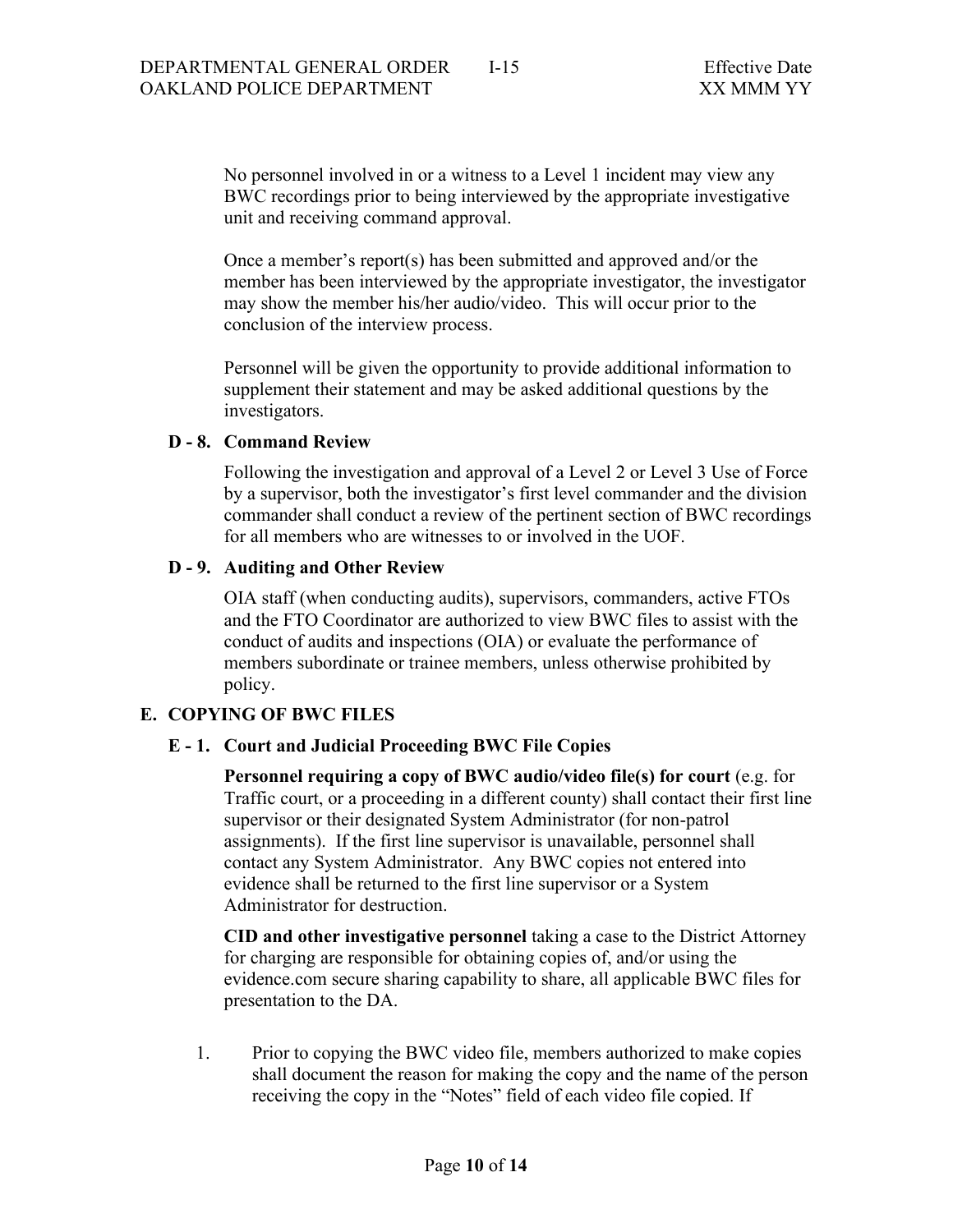applicable, the name entry shall also include the person's rank and serial number.

- 2. The person receiving the copy shall maintain the copy in a secure location until it is needed for court or custody is transferred to another person. Additionally, they shall document, as soon as practical, the name and/or position of the person receiving the copy in the "Notes" field of each video file.
- 3. The documentation of the chain of custody and responsibility to secure the copy shall transfer to the person receiving the copy until:
	- a. The copy is received by non-Department personnel (e.g. District Attorney, City Attorney, Court Clerk, etc.);
	- b. The copy is admitted in to evidence; or
	- c. The copy is returned to a system administrator for destruction.

#### **E - 2. Public Records Requests for BWC File Copies**

Public Records requests shall be accepted and processed, in accordance with the provisions of federal, state, local statutes and DGO M-09.1, Public Records Access, and forwarded to the Project Administrator.

Copies of BWC video files for release pursuant to a public records request, or as authorized by the Chief of Police or designee, shall be redacted as required by prevailing law and Department procedures prior to release.

## **E - 3. Copying BWC Recordings for Reasons other than Court**

Members may make copies of BWC recordings to facilitate their review and accountability authorities and responsibilities, as set forth in Sections C and D of this order.

Prior to copying the BWC video file, members authorized to make copies shall document the reason for making the copy and the name of the person receiving the copy in the "Notes" field of each video file copied. If applicable, the name entry shall also include the person's rank and serial number.

Copies of BWC video files for internal use shall be maintained in the appropriate case file or a secure location. When the copy is no longer needed, it shall be returned to a system administrator for destruction. The system administrator shall make an entry in the "Notes" field of the video file that the copy was destroyed.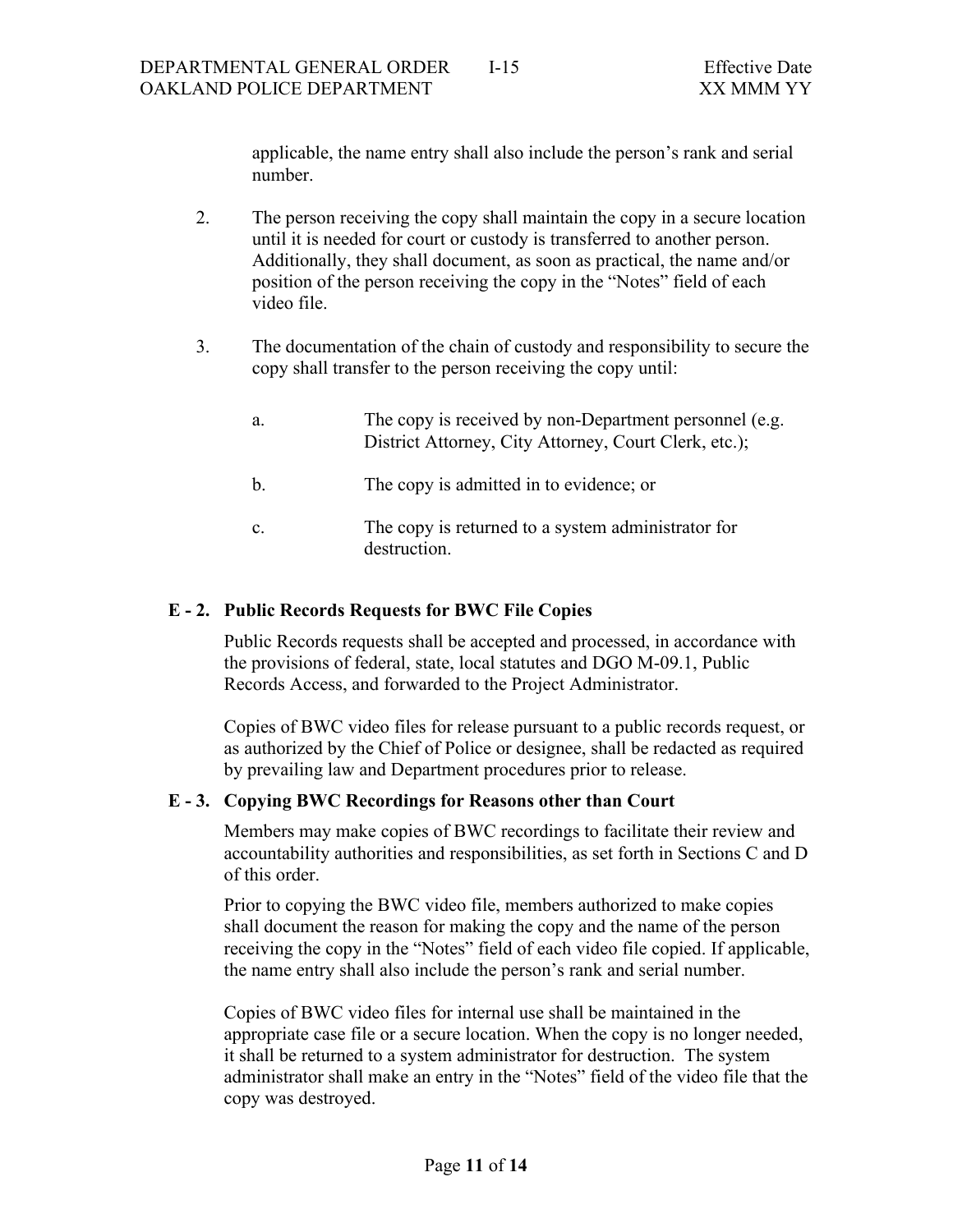# **E - 4. Prohibited Copies and File Sharing**

All personnel are prohibited from the following:

- 1. Making unauthorized copies of an original or copied BWC video file;
- 2. Giving or showing copies of BWC video files to anyone without a lawful right to know and need to know, unless authorized by the Chief of Police; and
- 3. Posting or having another person post a copied BWC video file on any social media site or public site, unless authorized by the Chief of Police or designee.

## **F. DELETION OF BWC FILES AND AUDIT LOGS**

## **F - 1. Removal Requests for Accidental Recordings**

In the event of an unintended or inappropriate activation of the BWC where the resulting recording is of no investigative or evidentiary value, the respective member may request that the BWC file be deleted by submitting an email request to their first level commander with sufficient information to locate the BWC file. The first level commander shall approve or deny the request.

Approved requests shall be submitted to the Project Administrator at [BWC@oaklandca.gov](mailto:BWC@oaklandca.gov) and the Project Administrator or designee will delete the accidental recordings.

## **F - 2. Data Retention and Scheduled Deletion of Files**

BWC files shall be retained for a period of two years unless it is required for:

- 1. A criminal investigation;
- 2. An administrative investigation;
- 3. Research;
- 4. Civil litigation;
- 5. Training; and/or
- 6. Review and possible release pursuant to Public Records Request.

BWC files that are not flagged for retention for any of the above reasons will be automatically deleted by the File Management System's data retention processes, which are set and maintained by the Project Administrator or designee.

## **F - 3. Access and Deletion Logs**

Audit logs of access, review, copying, and deletion of BWC files shall be retained permanently.

# **G. ADMINISTRATIVE INFORMATION**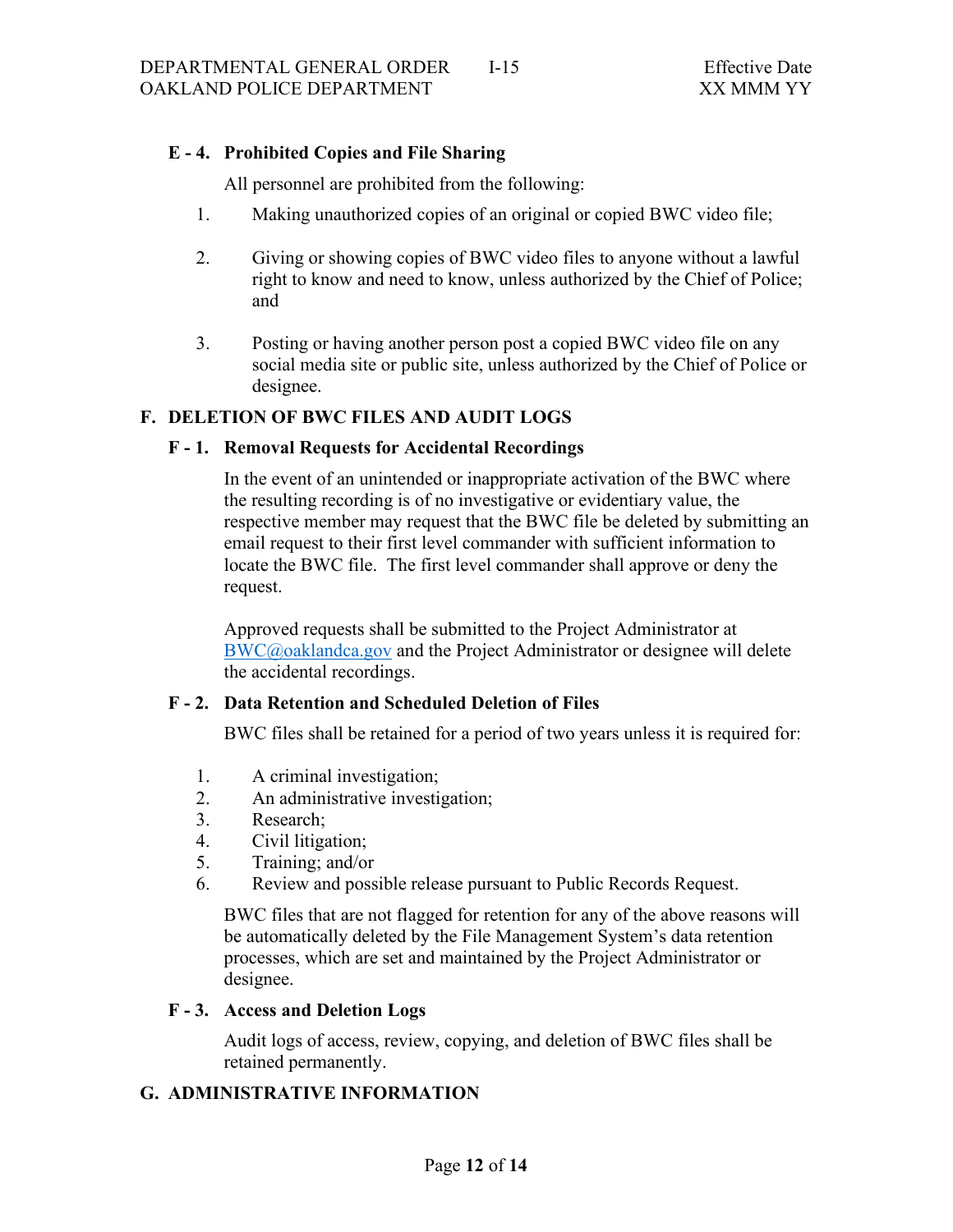# **G - 1. Project Administrator**

The Project Administrator is the commander over the Information Technology unit unless otherwise designated by the Chief of Police. The Project Administrator has oversight responsibilities that include, but are not limited to, the following:

- 1. Document and track malfunctions and equipment failures;
- 2. Policy and procedure review and evaluation;
- 3. Ensure BWC files are secured and retained for the appropriate time period. Such security shall include FBI Criminal Justice Information Services (CJIS) compliant safeguards that protect information from unauthorized access, including encryption and access control mechanisms.
- 4. Ensure BWC files are reviewed and released in accordance with federal, state, local statutes, and Departmental General Order M-9.1, Public Records Access;
- 5. Train the System Administrators to ensure consistency; and
- 6. Establish policy and procedures for the replacement of non-functioning BWCs and the check-out of spare BWCs.
- 7. The BWC Program Administrator shall provide the Chief of Police, Privacy Advisory Commission, and Public Safety Committee with an annual report that contains all components required by the Surveillance Technology Ordinance, as listed in Oakland Municipal Code 9.64.

# **G - 2. System Administrators**

- 1. System Administrators shall be designated by the Bureau Commander for non-patrol assignments or the CID Commander for CID personnel.
- 2. All Sergeants of Police assigned to the Bureau of Field Operations are System Administrators.
- 3. System Administrator responsibilities shall include, but are not limited to, the following:
	- a. Ensure officers are assigned a fully functional BWC. Malfunctioning BWCs shall be replaced as soon as practical, in the manner specified by the Project Administrator;
	- b. Refresher training for members as needed;